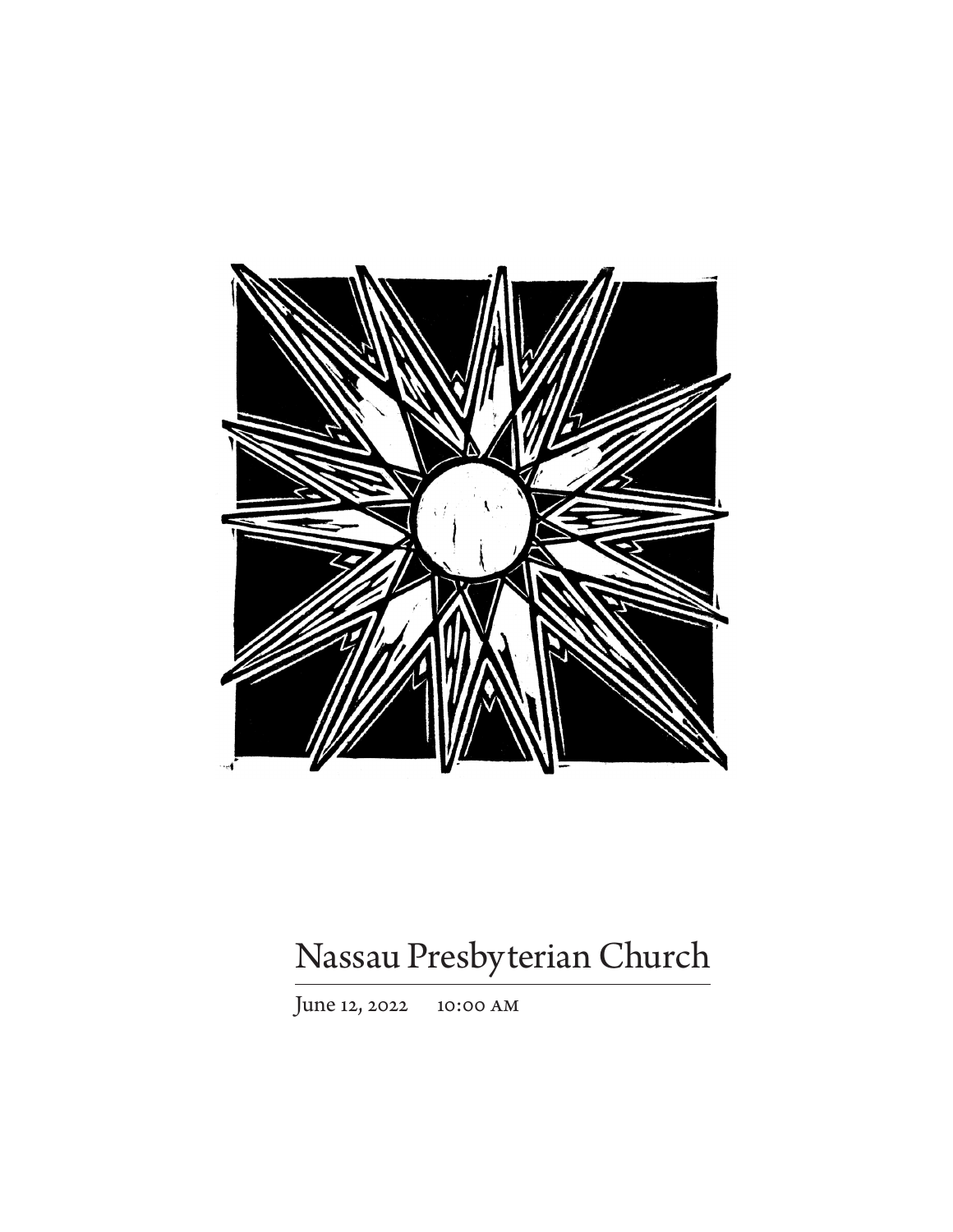

Gathering God calls us together to offer praise, acknowledge sin,<br>and celebrate our adoption as forgiven children. and celebrate our adoption as forgiven children.

| Prelude                              | Impromptu in G-flat Major                                                                                                                                                                                                                                                                                                   | Franz Schubert |  |  |
|--------------------------------------|-----------------------------------------------------------------------------------------------------------------------------------------------------------------------------------------------------------------------------------------------------------------------------------------------------------------------------|----------------|--|--|
| $\bullet$ Introit                    | Spirit of the Living God<br>At the sign • you may stand. Hymn indicates the red pew hymnal Glory to God.                                                                                                                                                                                                                    | Red Hymnal 288 |  |  |
| • Call to Worship                    |                                                                                                                                                                                                                                                                                                                             | Romans $5:1-2$ |  |  |
| Bold text is read or sung in unison. |                                                                                                                                                                                                                                                                                                                             |                |  |  |
|                                      | Therefore, since we are justified by faith,<br>we have peace with God through our Lord Jesus Christ,<br>through whom we have obtained access to this grace in which we stand,<br>and we boast in our hope of sharing the glory of God.<br>Come, people of God, let us worship God!                                          |                |  |  |
| $\bullet$ Opening Hymn               | Here in This Place                                                                                                                                                                                                                                                                                                          | Red Hymnal 401 |  |  |
| <b>Prayer of Confession</b>          |                                                                                                                                                                                                                                                                                                                             |                |  |  |
| Have mercy on us.                    | God of grace, love, and communion,<br>we confess we have failed to love you<br>with all our heart, soul, and mind;<br>and to love our neighbor as ourselves.<br>We ignore your commandments,<br>stray from your way, and follow other gods.<br>Forgive our sin and raise us to new life<br>that we may serve you faithfully |                |  |  |

**and give honor to your holy name. Amen.**

### Assurance of Forgiveness

Friends in Christ, hear and believe the good news of the Gospel. **In Jesus Christ we are forgiven. Thanks be to God.**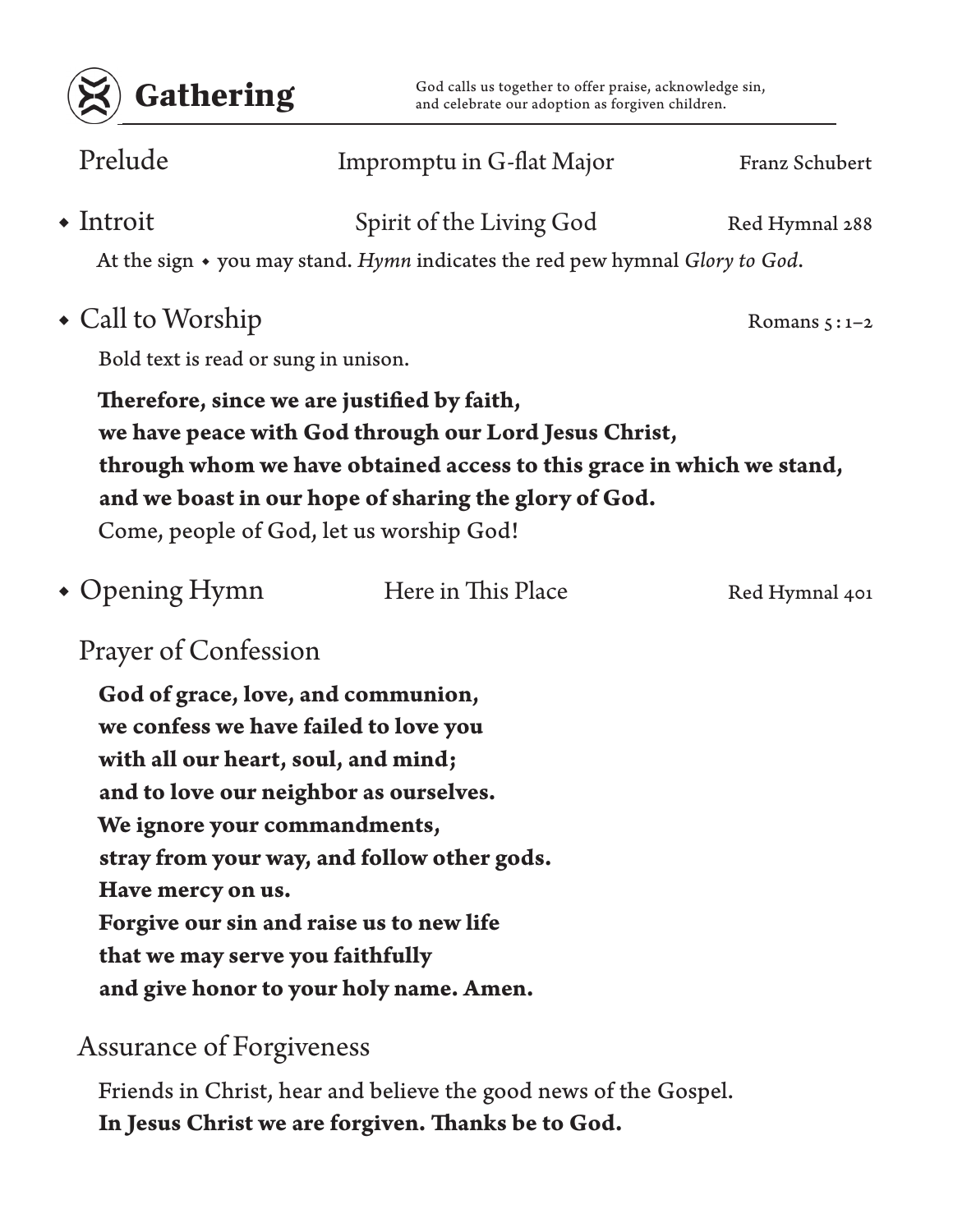Glory to God, Whose Goodness Shines on Me Red Hymnal 582 • Response

Words of Welcome



# **Proclaiming the Word** We encounter the Word in speech and song

as we interpret and expound scripture.

### Time with Children

Children, age 2 to grade 2, may now leave for a Bible story and activity time. Parents may pick-up children in room 04 (lower level) at the end of the service.

### Prayer for Illumination

**Holy, Holy, Holy One, guide us by the Spirit of truth to hear the Word of life you speak, and to give all glory, honor, and praise to your threefold name; through Jesus Christ our Lord. Amen.**

| <b>First Scripture Lesson</b>                          | Psalm 8 | <b>NRSV</b> |
|--------------------------------------------------------|---------|-------------|
| O Lord, our Sovereign,                                 |         |             |
| how majestic is your name in all the earth!            |         |             |
| You have set your glory above the heavens.             |         |             |
| Out of the mouths of babes and infants                 |         |             |
| you have founded a bulwark because of your foes,       |         |             |
| to silence the enemy and the avenger.                  |         |             |
| When I look at your heavens, the work of your fingers, |         |             |
| the moon and the stars that you have established;      |         |             |
| what are humans that you are mindful of them,          |         |             |
| mortals that you care for them?                        |         |             |
| Yet you have made them a little lower than God         |         |             |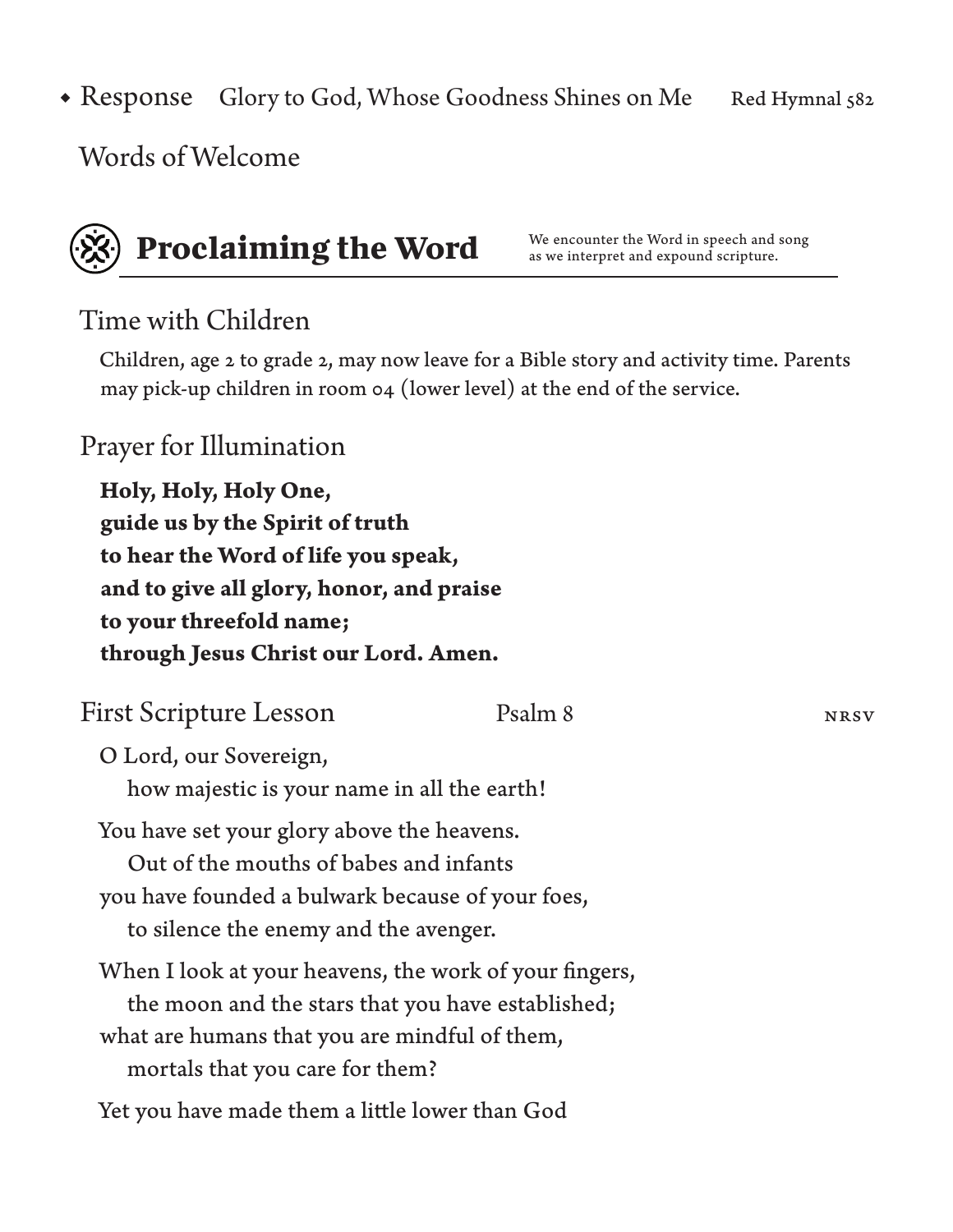and crowned them with glory and honor.

You have given them dominion over the works of your hands;

you have put all things under their feet,

all sheep and oxen,

and also the beasts of the field,

the birds of the air, and the fish of the sea, whatever passes along the paths of the seas.

O Lord, our Sovereign,

how majestic is your name in all the earth!

### Second Scripture Lesson Romans 5: 6–11 NRSV

For while we were still weak, at the right time Christ died for the ungodly. Indeed, rarely will anyone die for a righteous person—though perhaps for a good person someone might actually dare to die. But God proves his love for us in that while we still were sinners Christ died for us. Much more surely, therefore, since we have now been justified by his blood, will we be saved through him from the wrath of God. For if while we were enemies we were reconciled to God through the death of his Son, much more surely, having been reconciled, will we be saved by his life. But more than that, we even boast in God through our Lord Jesus Christ, through whom we have now received reconciliation.

Sermon Boasting in God David A. Davis

**Thanksgiving** We respond by presenting our offerings, setting the table,<br>lifting prayers, and praising the triune God. lifting prayers, and praising the triune God.

Beneath the Cross of Jesus Red Hymnal 216 Affirmation of Faith from A Brief Statement of Faith • Sermon Hymn

**In life and in death we belong to God. Through the grace of our Lord Jesus Christ,**

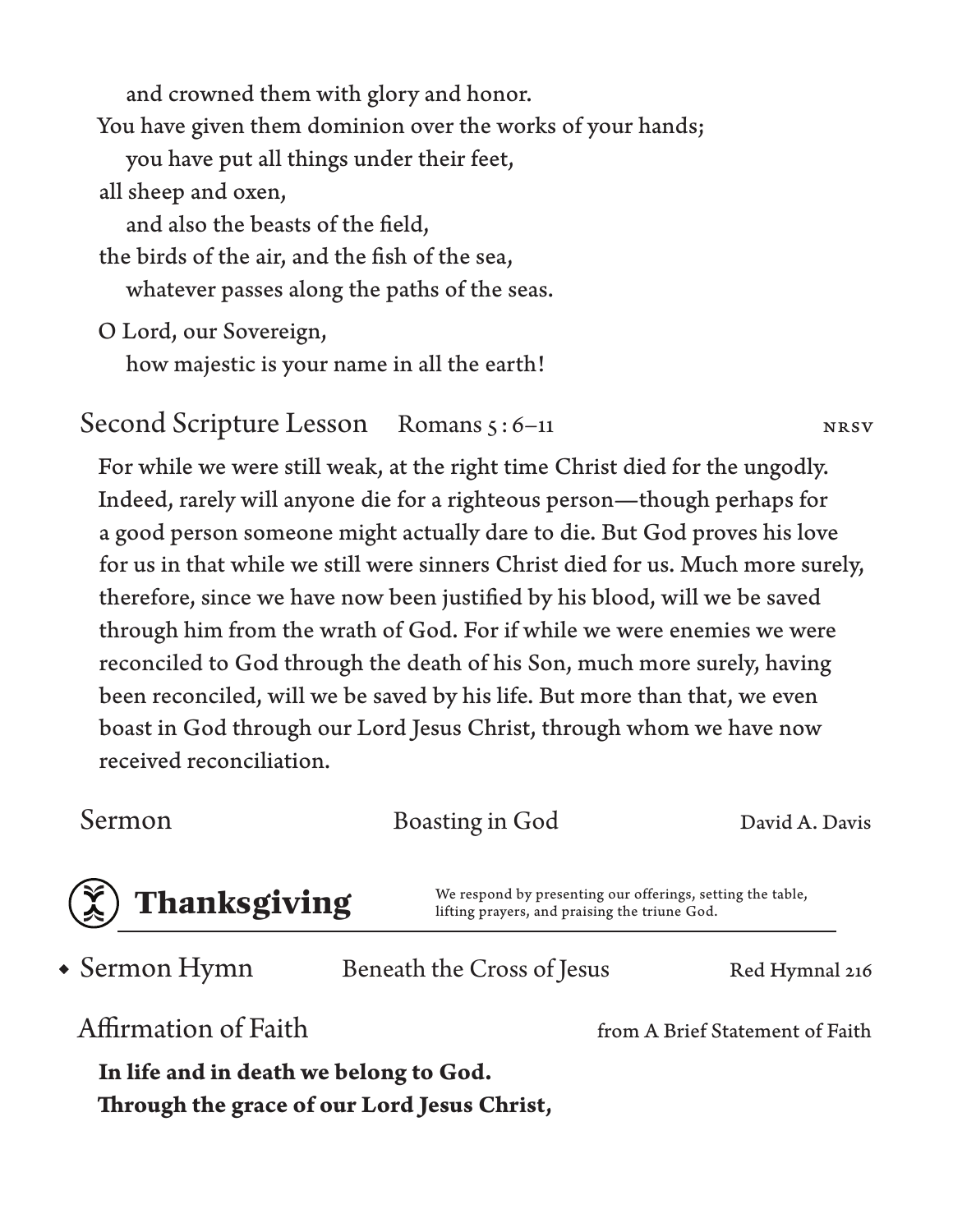**the love of God, and the communion of the Holy Spirit, we trust in the one triune God, the Holy One of Israel, whom alone we worship and serve.**

**With believers in every time and place, we rejoice that nothing in life or in death can separate us from the love of God in Christ Jesus our Lord. Glory be to the Father, and to the Son, and to the Holy Spirit. Amen.**

| Offertory | Thy Perfect Love                        | K. Lee Scott            |
|-----------|-----------------------------------------|-------------------------|
|           |                                         | Anon. 15th century text |
|           |                                         | and Ephesians $5:1-2$   |
| Doxology  | Praise God, from Whom All Blesings Flow |                         |

| <b>Sending</b>         | God's blessing to lives of service and love.                         | We follow the Word into the world, sent forth with |  |
|------------------------|----------------------------------------------------------------------|----------------------------------------------------|--|
| $\bullet$ Closing Hymn | Lift High the Cross                                                  | Red Hymnal 826                                     |  |
| • Benediction          |                                                                      |                                                    |  |
| Response               | Siyahamba                                                            | South African song                                 |  |
|                        | Siyamb' ekukanyen' kwenkhos.<br>We are marching in the light of God. |                                                    |  |
| Postlude               | Prelude and Fugue in B-flat Major (BWV 560)                          | J.S. Bach                                          |  |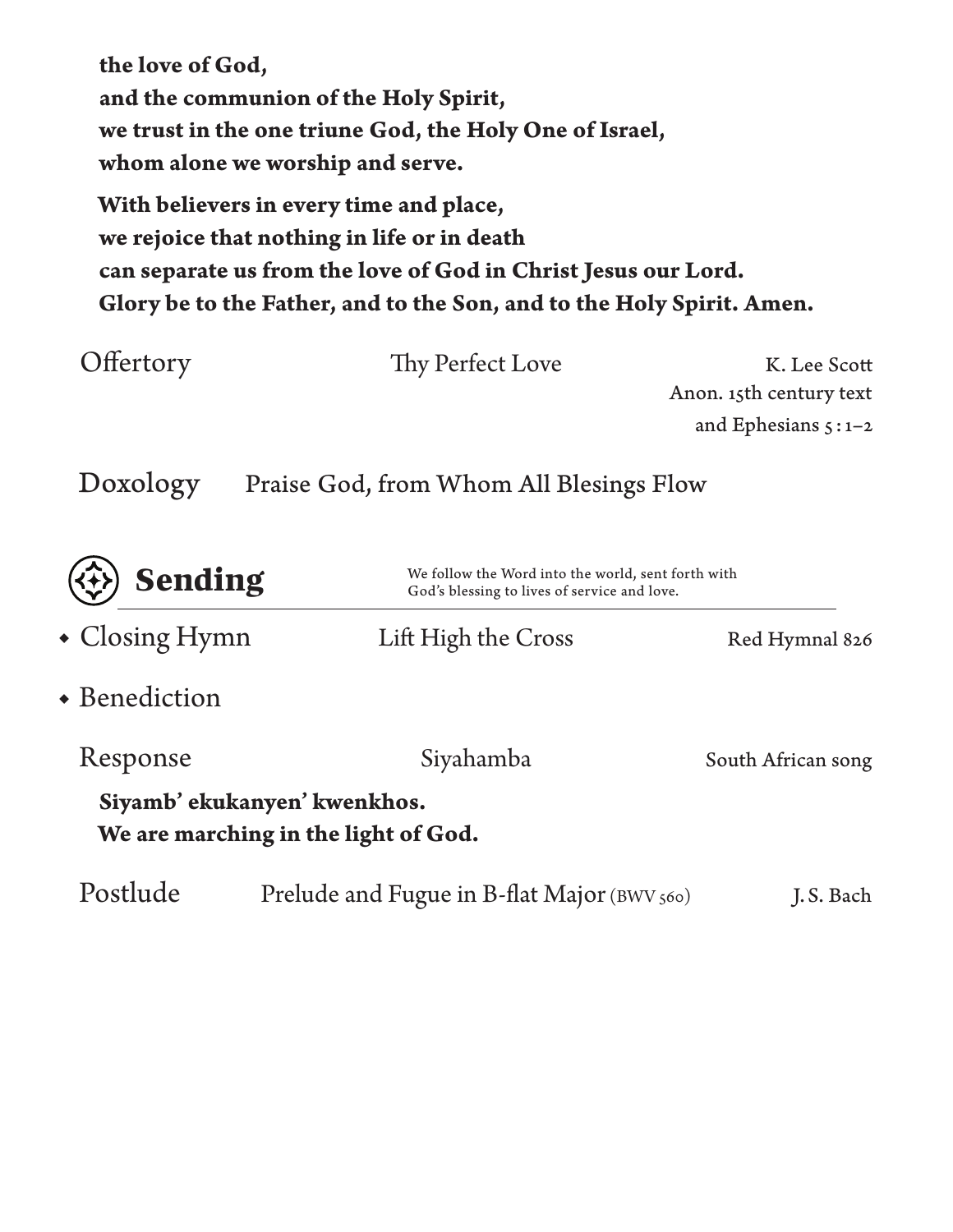Preacher David A. Davis Liturgist Lauren J. McFeaters Time with Children Corrie Berg

Musicians Frances Slade, pianist *SummerChoir* Noel Werner, director & organist Sound Engineer

Nick Mastalesz

Livestream Operators Jeff Santoro Ryan Santoro

Cover Art "Sun of Righteousness," a linocut by Elizabeth Steele Halstead.

## We've Got A Lot To Celebrate!

Come join the party as we mark Lauren McFeaters' 20+ years of ministry at our church and God's faithfulness to this congregation through each year and generation.

A church parking lot picnic will take place following the 10:00 a.m. worship service plus some new Nassau Pres gear will be up for grabs. All are welcome!

*Sunday Morning Schedule for June 12:*

9:00 am–Summer Choir 9:00 am–Adult Education 10:00 am–Worship 11:00 am–All Church Picnic

qГ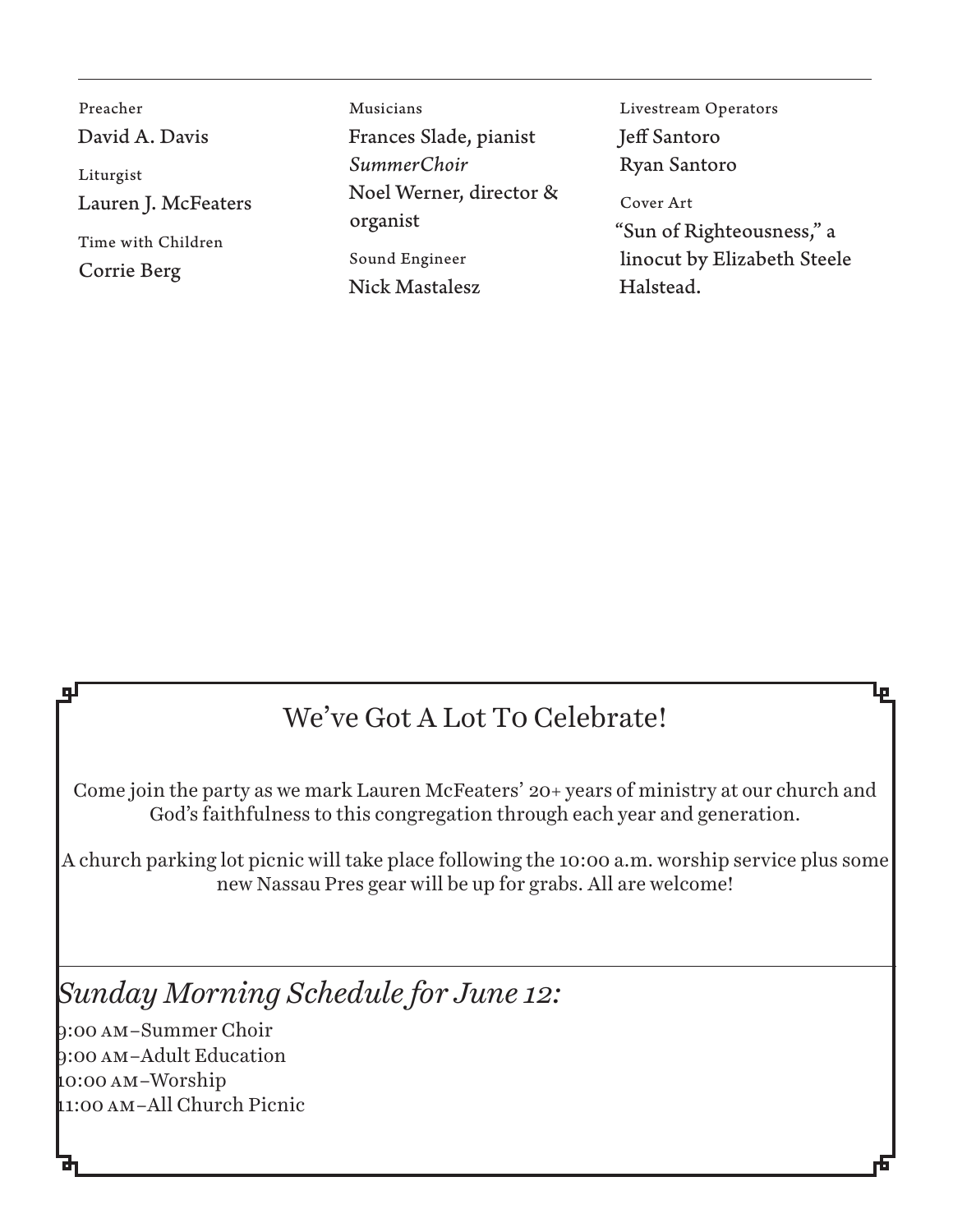### **COPYRIGHTS**

*Impromptu in G flat Major* by Franz Schubert (1797-1828). Public Domain.

*Spirit of the Living God* from *Glory to God* #288. Text & Music: Daniel Iverson, © 1935, renewed 1963, Birdwing Music (admin. EMICMGPublishing. com). Livestreamed and reprinted with permission under CCLI # 11457258. All rights reserved.

*Here in This Place from Glory to God #401.* Text & Music: Marty Haugen © 1982 GIA Publications, Inc. Livestreamed and reprinted with permission under ONE LICENSE #A-730100. All rights reserved.

Glory to God, Whose Goodness Shines on Me from Glory to God #582. Text: Trad. liturgical text; adapt. © 2008 Paul M. Vasile; Music: © 2008 Paul M. Vasile. Used by special permission. All rights reserved.

Beneath the Cross of Jesus from Glory to God #216. Text: Elizabeth Cecilia Douglas Clephane, 1868, alt.; Music: Frederick Charles Maker, 1881. Public Domain.

*Thy Perfect Love* Text: Anon. 15th century text and Ephesians 5:1-2; Music: K. Lee Scott. ©1995 Choristers Guild. Livestreamed and reprinted with permission under ONE LICENSE #A-730100. All rights reserved.

*Praise God, from Whom All Blessings Flow* from *Glory to God* #606. Text: Thomas Ken; Music Genevan Psalter. Public Domain.

Lift High the Cross from Glory to God #826. Text: George William Kitchin, 1887; rev. Michael Robert Newbolt, 1916, alt. © 1974 Hope Publishing Company; Music: Sydney Hugo Nicholson, 1916 © 1974 Hope Publishing Company; desc. Richard Proulx © 1985 Hope Publishing Company. Livestreamed and reprinted with permission under ONE LICENSE #A-730100. All rights reserved.

We Are Marching in the Light of God: Siyahamba from Glory to God #853. Text: South African; English trans. Gracia Grindal, ©1984 Utryck (admin.<br>Walton Music Corp.); Music: South African; arr. Freedom Is Coming, ©1984 Utryc permission under ONE LICENSE #A-730100. All rights reserved.

Prelude and Fugue in B-flat Major (BWV 560) J. S. Bach (1685-1750). Public Domain.

Prayers are reprinted by permission from the *Book of Common Worship,* ©2018 Westminster/John Knox Press. All rights reserved.

Scripture quotations are from the *New Revised Standard Version Bible (NRSV),* copyright ©1989 National Council of the Churches of Christ in the United States of America. Used by permission. All rights reserved worldwide.

*Sun of Righteousness* Linoleum block prints by Elizabeth Steele Halstead. Reprinted by permission from *Visuals for Worship*, © 2006, Faith Alive Christian Resources.

### *Summer Sunday Schedule*

May 22–September 4, 2022:

9:00 am—Summer Choir

10:00 am—One service of worship, livesteam and in person. Church school for age 2 through grade 2 in Room 04 following the Time with Children in worship.

11:15 am—Adult Education class in the Assembly Room 11:15 am–12:00 pm